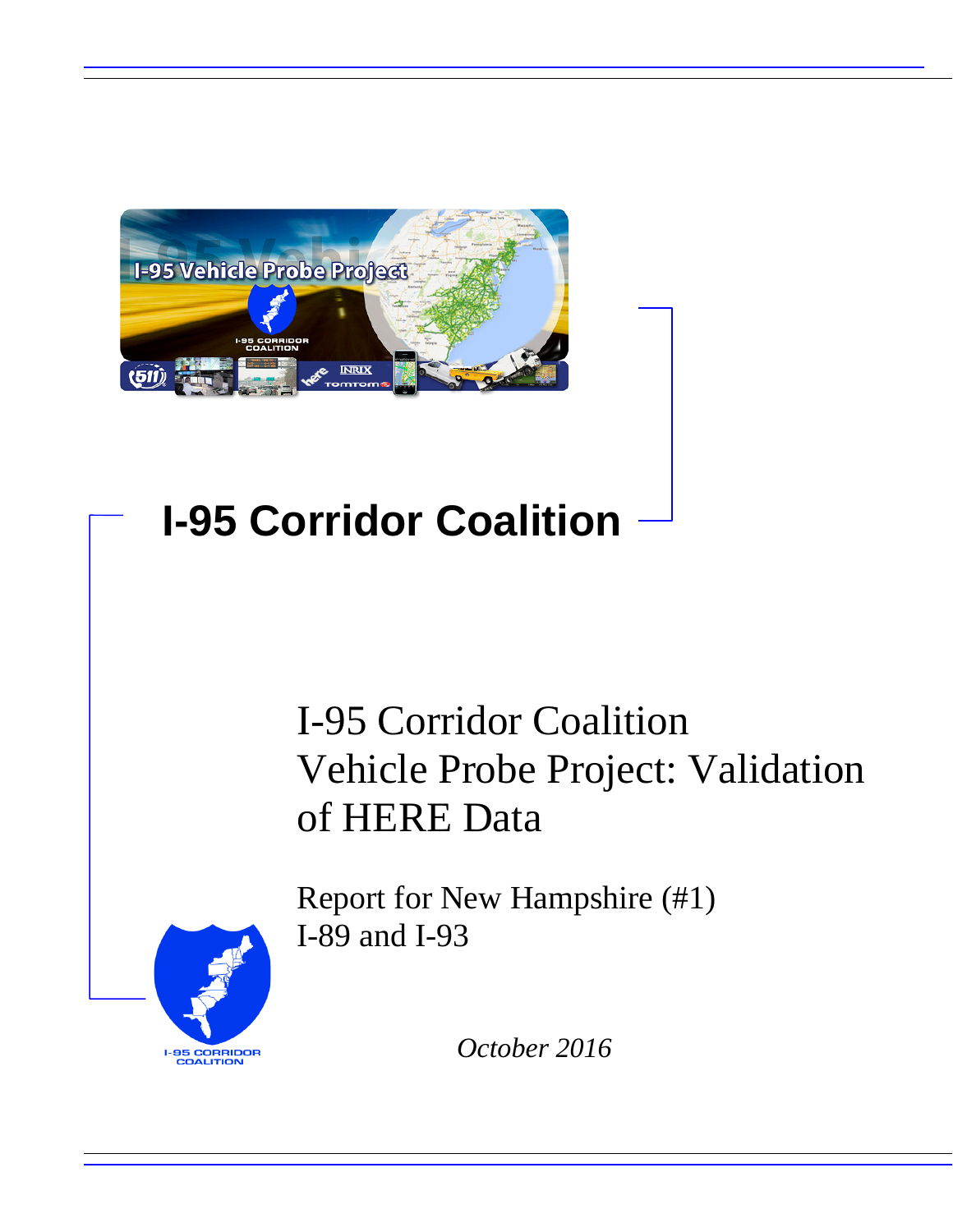# **I-95 CORRIDOR COALITION VEHICLE PROBE PROJECT VALIDATION OF HERE DATA OCTOBER 2016**

*Report for New Hampshire (#1) I-89 and I-93*

*Prepared for:*

I-95 Corridor Coalition

*Sponsored by:*

I-95 Corridor Coalition

*Prepared by:*

Masoud Hamedi, Sanaz Aliari, Zhongxiang Wang University of Maryland, College Park

#### *Acknowledgements:*

The research team would like to express its gratitude for the assistance it received from the state highway officials in New Hampshire during the course of this study. Their effort was instrumental during the data collection phase of the project. This report would not have been completed without their help.

*October 2016*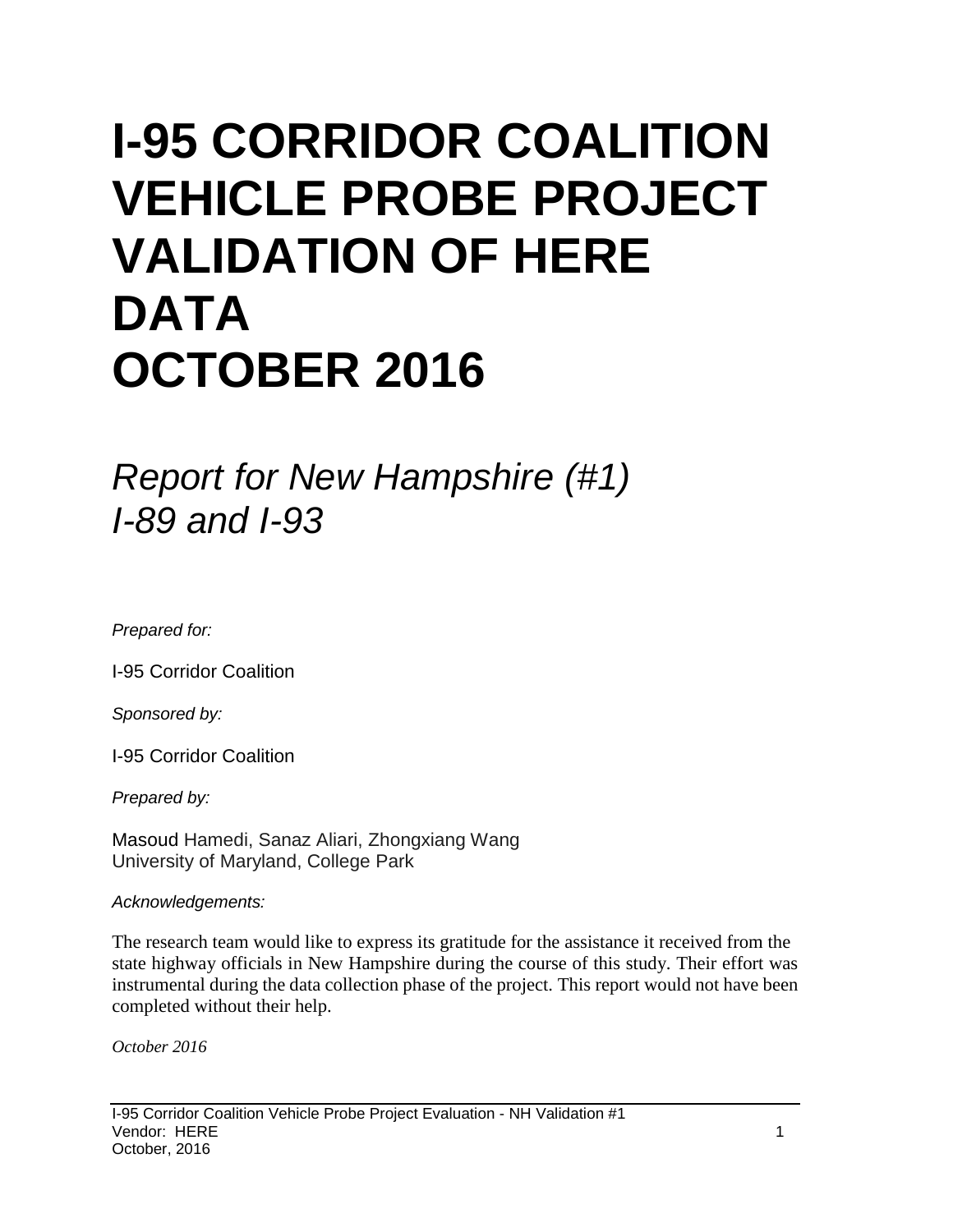## **Evaluation Results for the State of New Hampshire**

## *Executive Summary*

The data from the Vehicle Probe Project is validated using Bluetooth<sup>TM</sup> Traffic Monitoring (BTM) technology on a near monthly basis. BTMs sensors were deployed at the beginning and ending points of 12 different segments along the I-89 and I-93 corridors. Average Annual Daily Traffic (AADT) is 33,000 along I-89 and 68,460 along I-93. The speed limit varies between 45 to 65 MPH for both I-89 and I-93.

The Bluetooth sensor deployment covers the range from I-93 to Stickney Hill Rd along I-89, and between exits 4 and 5 and also exits 11 and 15 along I-93. Travel time data was collected for both directions, between July 8 and July 22, 2016. The dataset collected represents approximately 2,484 hours of observations along 12 directional freeway segments, totaling approximately 33 miles. The total number of effective five-minute travel time samples observed was 29,811.

ES Table 1, below summarizes the results of the comparison between the BTM reference data and the HERE data for freeway segments during the above noted time period. As shown, the average absolute speed error (AASE) and the Speed Error Bias (SEB) were within specification in all speed bins.

| <b>ES Table 1 – New Hampshire Evaluation Summary for Freeway</b> |                                            |                         |                                     |                         |                   |                                |  |  |  |  |
|------------------------------------------------------------------|--------------------------------------------|-------------------------|-------------------------------------|-------------------------|-------------------|--------------------------------|--|--|--|--|
| <b>Speed Bin</b>                                                 | <b>Average Absolute Speed</b><br>Error(<10 |                         | <b>Speed Error Bias</b><br>(<5 mph) |                         | Number<br>of $5$  | Hours of<br>Data<br>Collection |  |  |  |  |
|                                                                  | Comparison<br>with SEM<br><b>Band</b>      | Comparison<br>with Mean | Comparison<br>with SEM<br>Band      | Comparison<br>with Mean | Minute<br>Samples |                                |  |  |  |  |
| $0-30$ MPH                                                       | 2.8                                        | 4.5                     | 1.7                                 | 2.2                     | 544               | 45                             |  |  |  |  |
| 30-45 MPH                                                        | 3                                          | 5.2                     | $\Omega$                            | 0.5                     | 593               | 49                             |  |  |  |  |
| 45-60 MPH                                                        | 1.1                                        | 3.5                     | $-0.2$                              | 0.4                     | 3218              | 268                            |  |  |  |  |
| $>60$ MPH                                                        | 1.7                                        | 4.4                     | $-1.6$                              | $-3.7$                  | 25456             | 2121                           |  |  |  |  |
| All Speeds                                                       | 1.7                                        | 4.4                     | $-1.4$                              | $-3.1$                  | 29811             | 2484                           |  |  |  |  |
|                                                                  |                                            |                         |                                     |                         |                   |                                |  |  |  |  |

Based upon data collected between July 8 and July 22, 2016 across 33 miles of roadway.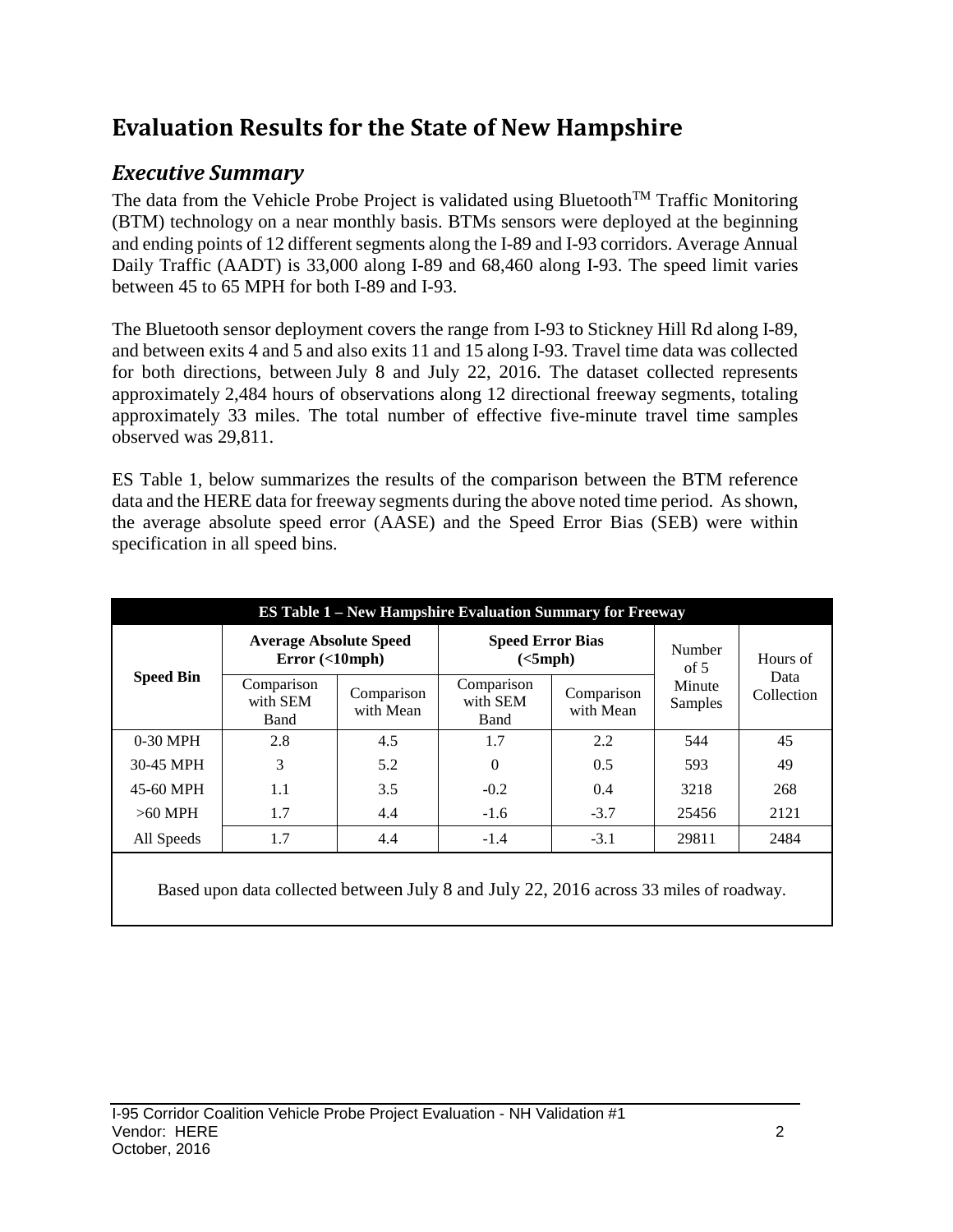### *Data Collection*

Travel time samples were collected along 12 freeway segments with the assistance of New Hampshire Department of Transportation (NHDOT) personnel. Freeway segments studied were located on the I-89 corridor from I-93 to Stickney Hill Rd and on I-93 corridor between exits 4 and 5 and also exits 11 and 15. Travel time data was collected for both directions along I-89 and I-93 corridors between July 8 and July 22, 2016. Segment locations were chosen with a high-likelihood of observing recurrent and non-recurrent congestion during peak and off-peak periods.

Figure 1 and 2 present an overview snapshot of the placement of sensors for the collection of data on the I-89 and I-93 corridors in New Hampshire, respectively. Average Annual Daily Traffic (AADT) is 33,000 along I-89 and 68,460 along I-93. The speed limit varies between 45 to 65 MPH for both I-89 and I-93. Blue segments represent freeway segments selected for analysis.



Figure 1 — Locations of segment selected on I-89 for analysis in New Hampshire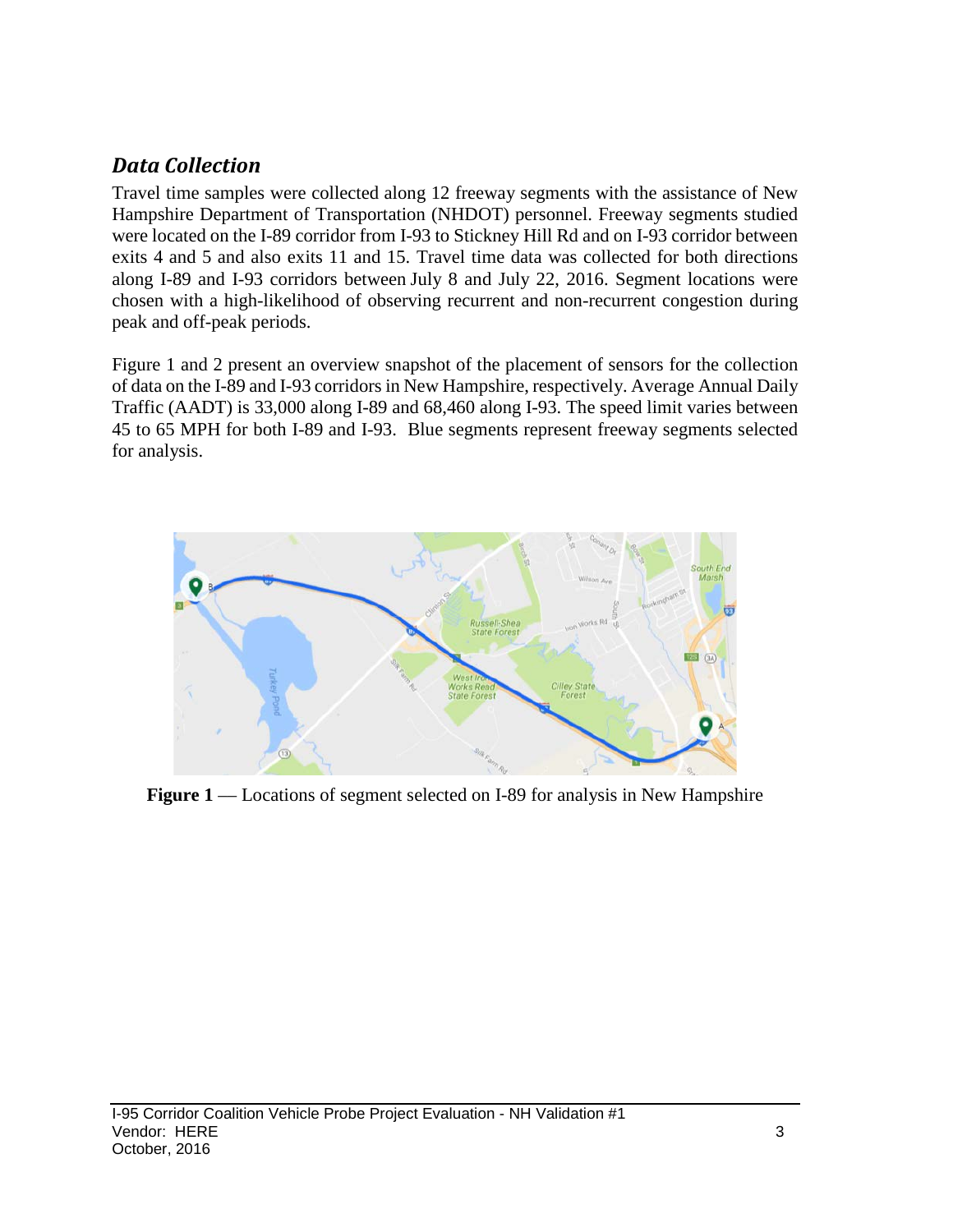

Figure 2 –– Locations of segments selected on I-93 for analysis in New Hampshire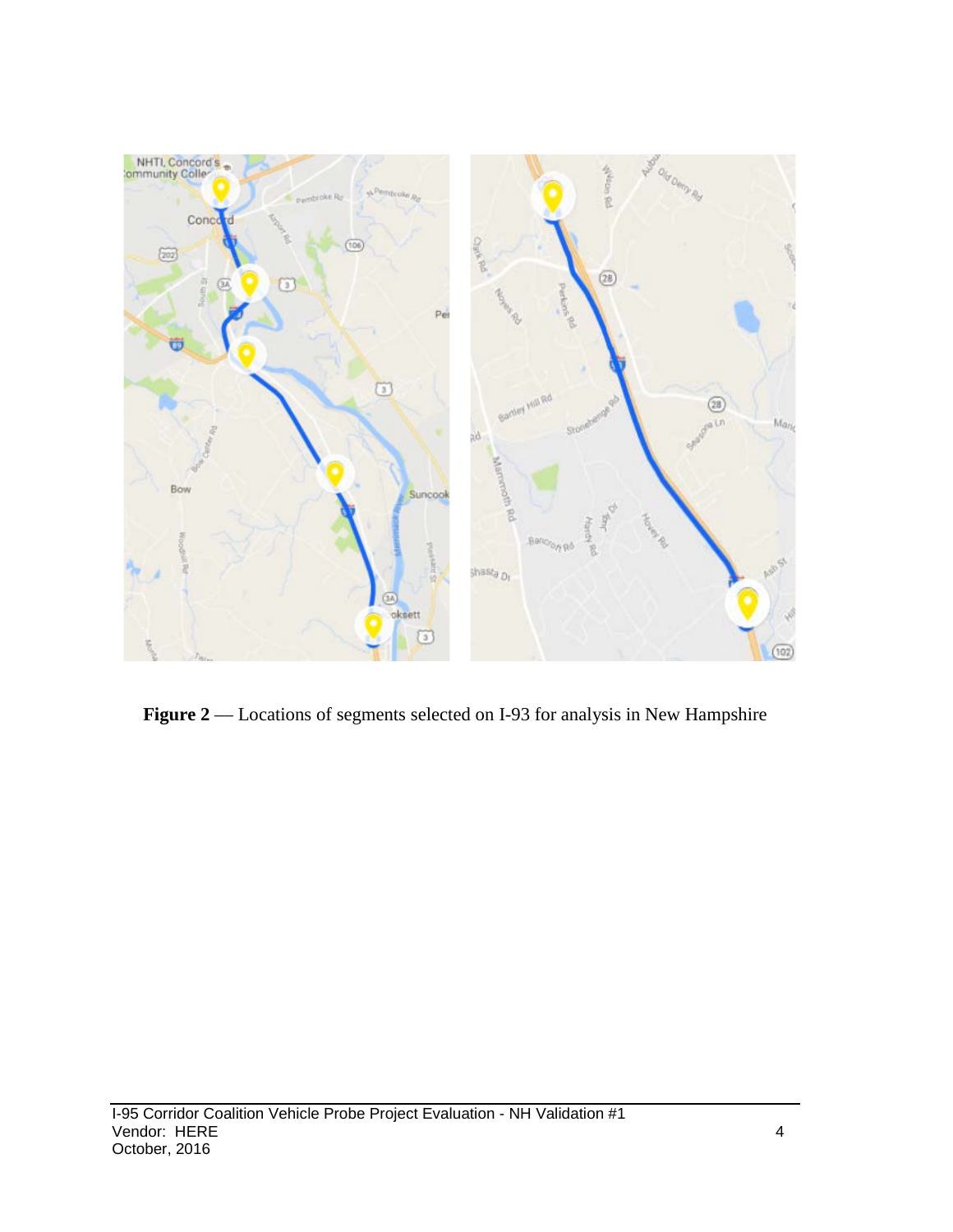#### **TMC segments selected for validation in New Hampshire**

Table 1 presents the data collection segments from New Hampshire. As a whole, these segments cover a total length of 33 miles. Data collection segments are comprised of one or more Traffic Message Channel (TMC) base segments, such that the total length of the data collection segment is one mile long or greater for freeways. When appropriate, consecutive TMC segments are combined to form a data collection segment longer than one mile. The results of the validation performed on 12 directional freeway segments are included in this report. Table 1 contains the summary information on each data collection segment including the latitude/longitude coordinates of the locations at which the Bluetooth sensors were deployed along I-89 and I-93 in New Hampshire as well as an active map link to view the data collection segment in detail. Click on the map link to see a detailed map for the respective data collection segment. It should be noted that the configuration of the test segments is often such that the endpoint of one segment coincides with the start point of the next segment, so that one Bluetooth sensor covers both data collection segments.

Table 1 also provides data on the precise length of the TMCs comprising the test segment as compared to the measured length between Bluetooth<sup>TM</sup> Traffic Monitoring (BTM) sensors placed on the roadway. An algorithm was developed and documented in a separate report<sup>[1](#page-5-0)</sup> as part of the initial VPP project and is being used for the validation of all vendors in VPPII. Details of the algorithm used to estimate equivalent path travel times based on HERE data feeds for individual data collection segments are provided in this separate report. This algorithm finds an equivalent HERE travel time (and therefore travel speed) corresponding to each sample BTM travel time observation on the test segment of interest.

<span id="page-5-0"></span><sup>&</sup>lt;sup>1</sup> Ali Haghani, Masoud Hamedi, Kaveh Farokhi Sadabadi, Estimation of Travel Times for Multiple TMC Segments, prepared for I-95 Corridor Coalition, February 2010 [\(link\)](http://www.i95coalition.org/wp-content/uploads/2015/02/I-95-CC-Estimation-of-Travel-Times-for-Multiple-TMC-Segments-FINAL2.pdf)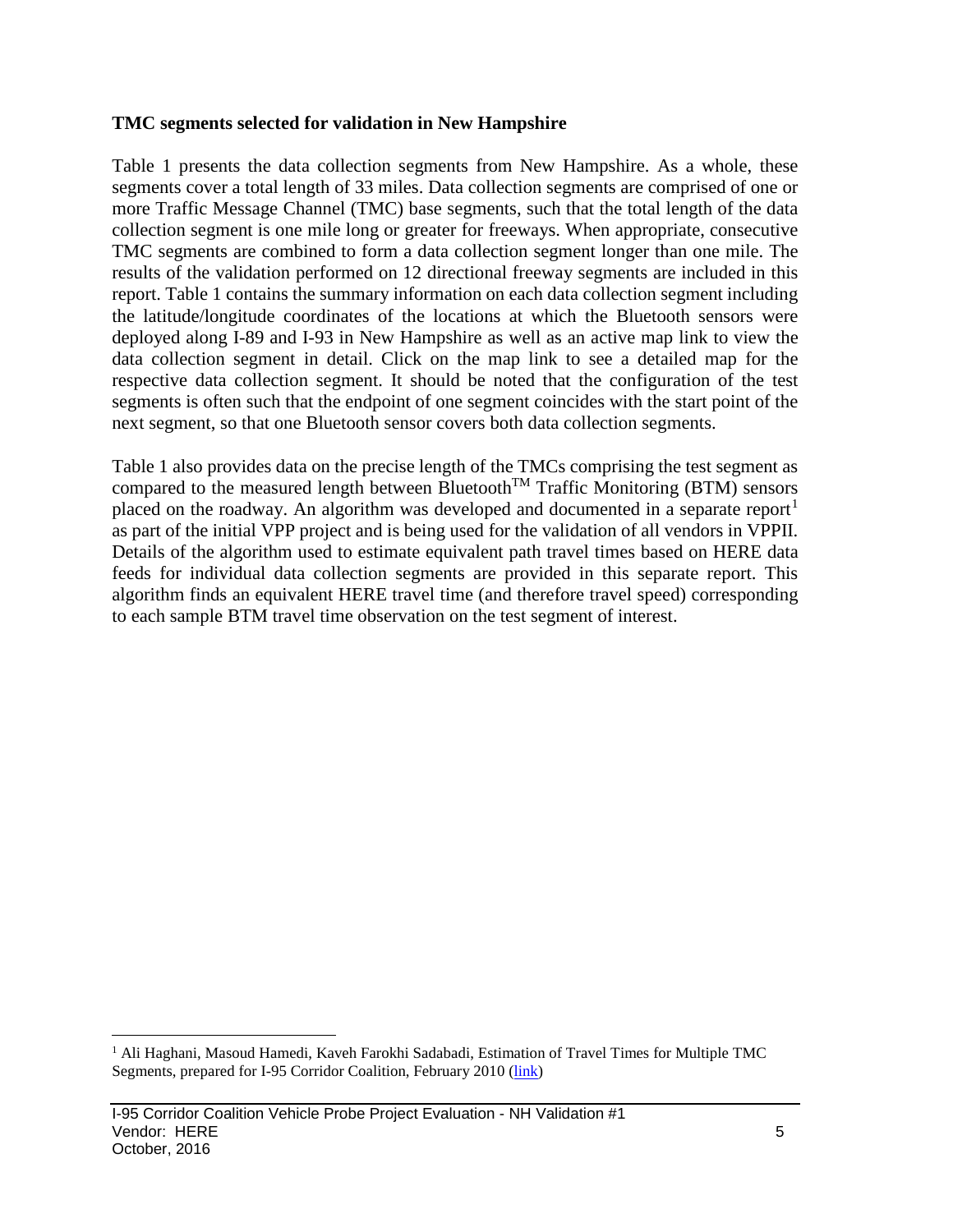**Table 1 Segments selected for validation in New Hampshire**

| <b>SEGMENT</b>  |            | <b>DESCRIPTION</b> |                            | <b>TMC CODES</b> | Deployment     |               |             |                            |
|-----------------|------------|--------------------|----------------------------|------------------|----------------|---------------|-------------|----------------------------|
| (Map Link)      | Freeway    | <b>State</b>       | Starting at                | <b>Begin</b>     | Number         | Begin Lat/Lon |             | Length                     |
|                 | <b>NH</b>  | County             | Ending at                  | End              | Length         |               | End Lat/Lon | % Diff                     |
| <b>Freeways</b> |            |                    |                            |                  |                |               |             | All<br>Lengths in<br>Miles |
| F1              | I-89       | New Hampshire      | $I-93$                     | 129P05141        | $\overline{4}$ | 43.1702       | $-71.5308$  | 3.38                       |
| NH01-0001       | Northbound | Merrimack          | Stickney Hill Rd/Exit 3    | 129P05144        | 3.54           | 43.1828       | $-71.5941$  | $-4.52%$                   |
| F2              | $I-89$     | New Hampshire      | Stickney Hill Rd/Exit 3    | 129N05143        | 3              | 43.1823       | $-71.595$   | 3.55                       |
| NH01-0002       | Southbound | Merrimack          | $I-93$                     | 129N05141        | 3.61           | 43.1702       | $-71.5306$  | $-2.22%$                   |
| F <sub>3</sub>  | $I-93$     | New Hampshire      | I-393/US-202/US-4/Exit 15  | 129N05000        | $\overline{4}$ | 43.2127       | $-71.5340$  | 1.87                       |
| NH01-0003       | Southbound | Merrimack          | US-3/Manchester St/Exit 13 | 129N04997        | 1.93           | 43.1862       | $-71.5228$  | $-3.11%$                   |
| F <sub>4</sub>  | $I-93$     | New Hampshire      | US-3/Manchester St/Exit 13 | 129N04997        | 3              | 43.1862       | $-71.5228$  | 2.00                       |
| NH01-0004       | Southbound | Merrimack          | NH-3A/Main St/Exit 12      | 129N04159        | 1.77           | 43.1658       | $-71.524$   | 12.98%                     |
| F <sub>5</sub>  | $I-93$     | New Hampshire      | I-89                       | 129N04159        | $\mathbf{1}$   | 43.1658       | $-71.524$   | 2.88                       |
| NH01-0005       | Southbound | Merrimack          | Hackett Hill Rd/Exit 11    | 129N04159        | 6.06           | 43.1322       | $-71.4896$  | $-52.47%$                  |
| F <sub>6</sub>  | $I-93$     | New Hampshire      | Hackett Hill Rd/Exit 11    | 129N04159        | $\mathbf{1}$   | 43.1322       | $-71.4896$  | 3.03                       |
| NH01-0006       | Southbound | Merrimack          | Hackett Hill Rd/Exit 11    | 129N04159        | 6.06           | 43.0893       | $-71.4748$  | -49.99%                    |
| F7              | $I-93$     | New Hampshire      | NH-28/Rockingham Rd/Exit 5 | 129N04151        | $\mathbf{1}$   | 42.9227       | $-71.3763$  | 3.49                       |
| NH01-0007       | Southbound | Hillsborough       | NH-102/Nashua Rd/Exit 4    | 129N04150        | 3.63           | 42.8765       | $-71.3435$  | $-3.85%$                   |
| F <sub>8</sub>  | $I-93$     | New Hampshire      | NH-102/Nashua Rd/Exit 4    | 129P04151        | $\mathbf{1}$   | 42.8733       | $-71.3419$  | 3.03                       |
| NH01-0008       | Northbound | Rockingham         | NH-28/Rockingham Rd/Exit 5 | 129P04151        | 3.05           | 42.9123       | $-71.3684$  | $-0.65%$                   |
| F <sub>9</sub>  | $I-93$     | New Hampshire      | Hackett Hill Rd/Exit 11    | 129P04159        | $\overline{2}$ | 43.0895       | $-71.4744$  | 2.99                       |
| NH01-0009       | Northbound | Merrimack          | $I-89$                     | 129P04160        | 6.03           | 43.1335       | $-71.4900$  | $-50.45%$                  |
| F10             | $I-93$     | New Hampshire      | I-89                       | 129P04160        | $\mathbf{1}$   | 43.1335       | $-71.4900$  | 2.8                        |
| NH01-0010       | Northbound | Merrimack          | $I-89$                     | 129P04160        | 6.03           | 43.1657       | $-71.5235$  | $-53.60%$                  |
| F11             | $I-93$     | New Hampshire      | $I-89$                     | 129P04160        | 3              | 43.1657       | $-71.5235$  | 1.96                       |
| NH01-0011       | Northbound | Merrimack          | US-3/Manchester St/Exit 13 | 129P04998        | 1.92           | 43.1882       | $-71.5228$  | 2.08%                      |
| F12             | $I-93$     | New Hampshire      | US-3/Manchester St/Exit 13 | 129P04998        | 3              | 43.1882       | $-71.5228$  | 1.86                       |
| NH01-0012       | Northbound | Merrimack          | I-393/US-202/US-4/Exit 15  | 129P05000        | 1.79           | 43.2128       | $-71.5338$  | 3.91%                      |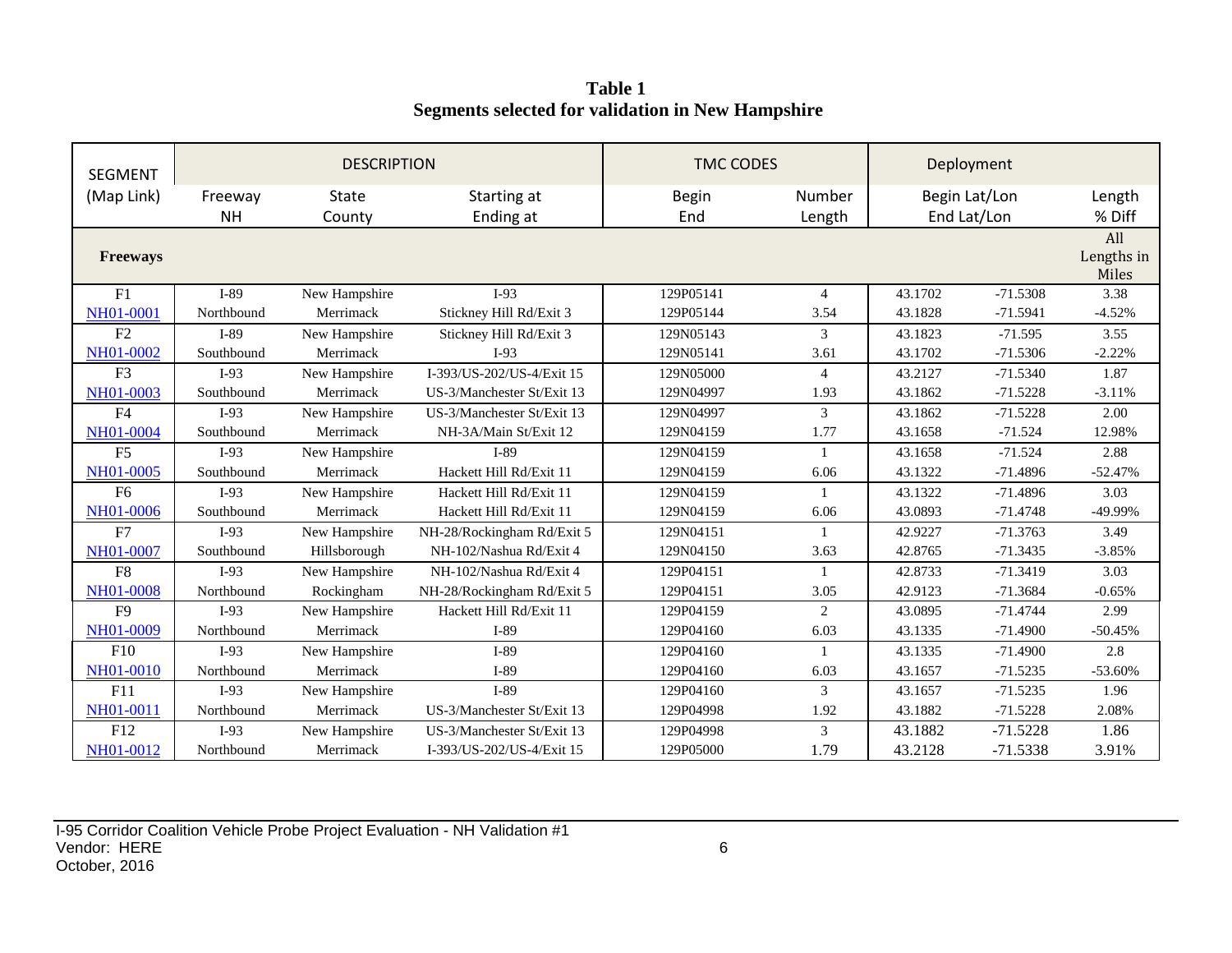### *Analysis of Freeway Results*

Table 2 summarizes the data quality measures obtained as a result of a comparison between Bluetooth and all reported HERE speeds. Specifications used for comparison include the Average Absolute Speed Error (AASE) and the Speed Error Bias (SEB).

#### Average Absolute Speed Error (AASE)

The AASE is defined as the mean absolute value of the difference between the mean speed reported from the VPP and the ground truth mean speed for a specified time period. The AASE is the primary accuracy metric. Based on the contract specifications, the speed data from the VPP shall have a maximum average absolute error of 10 miles per hour (MPH) in each of four speed ranges: 0-30 MPH, 30-45 MPH, 45-60 MPH, and > 60 MPH.

#### Speed Error Bias (SEB)

The SEB is defined as the average speed error (not the absolute value) in each speed range. SEB is a measure of whether the speed reported in the VPP consistently under or over estimates speed as compared to ground truth speed. Based on the contract specifications, the VPP data shall have a maximum SEB of +/- 5 MPH in each of speed ranges as defined above.

The results are presented as compared against the mean of the ground truth data as well as the 95<sup>th</sup> percent confidence interval for the mean, referred to as the Standard Error of the Mean (SEM) band. The SEM band takes into account any uncertainty in the ground truth speed as measured by BTM equipment due to limited samples and/or data variance. Contract specifications are assessed against the SEM band. (See the *Vehicle Probe Project: Data Use and Application Guide* for additional details on the validation process.) The AASE in the lower two speed bands have proven to be the critical specification (and most difficult) to attain. As shown, the average absolute speed error (AASE) and Speed Error Bias (SEB) were within specification for all the speed bins.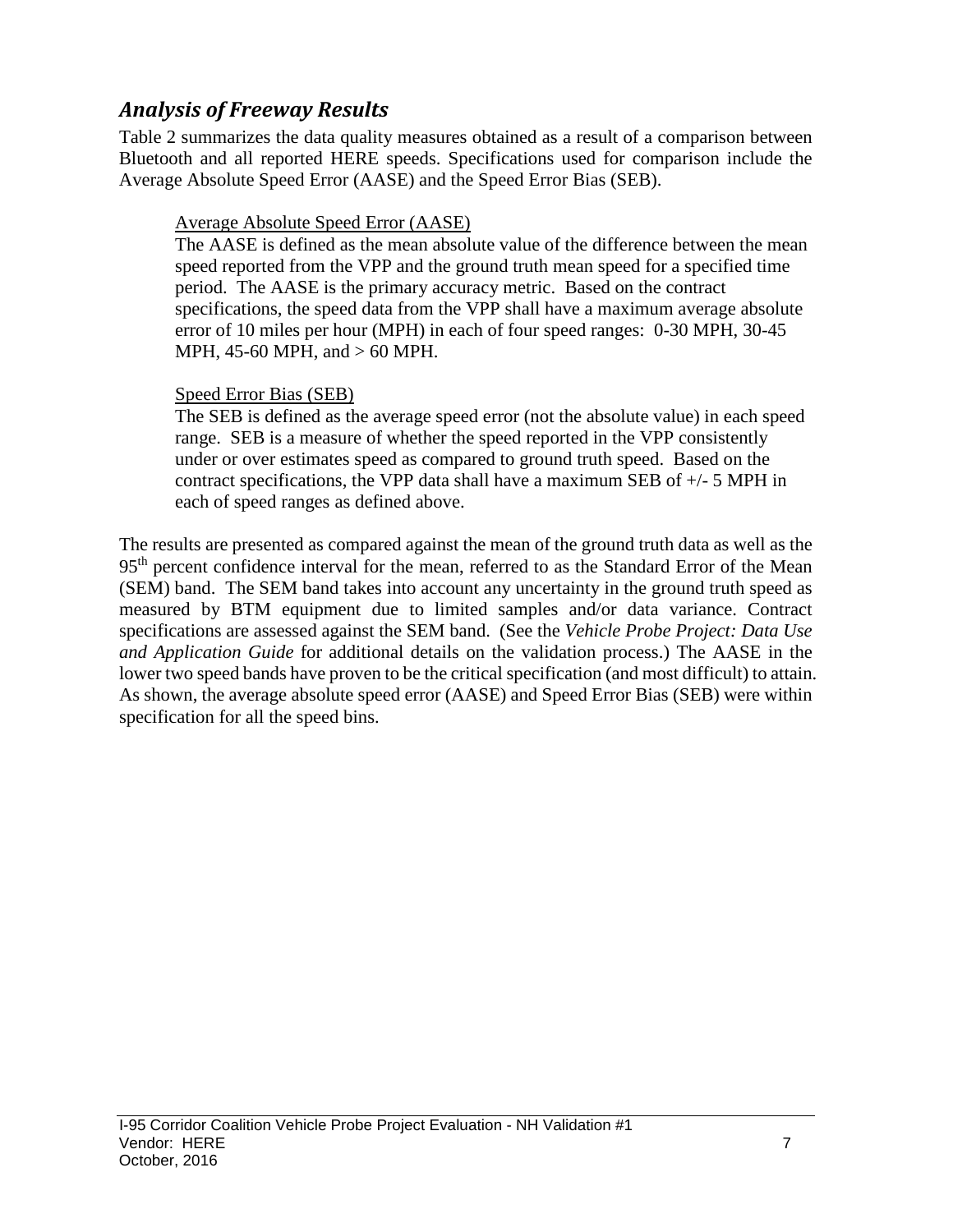|                     |            | <b>Data Quality Measures for</b> |            |                                  |                         |                   |  |
|---------------------|------------|----------------------------------|------------|----------------------------------|-------------------------|-------------------|--|
| <b>SPEED</b><br>BIN |            | 1.96 SEM Band                    |            | <b>Mean</b>                      |                         |                   |  |
|                     | <b>SEB</b> | <b>AASE</b>                      |            | <b>No. of 5</b><br><b>Minute</b> | <b>Hours</b> of<br>Data |                   |  |
|                     | 5 mph      | $10 \text{ mph}$                 | <b>SEB</b> |                                  | <b>Samples</b>          | <b>Collection</b> |  |
|                     |            | (contract specifications)        |            |                                  |                         |                   |  |
| $0 - 30$            | 1.7        | 2.8                              | 2.2        | 4.5                              | 544                     | 45                |  |
| $30 - 45$           | $\theta$   | 3                                | 0.5        | 5.2                              | 593                     | 49                |  |
| $45 - 60$           | $-0.2$     | 1.1                              | 0.4        | 3.5                              | 3218                    | 268               |  |
| $60+$               | $-1.6$     | 1.7                              | $-3.7$     | 4.4                              | 25456                   | 2121              |  |

**TABLE 2 Data quality measures for freeway segments in New Hampshire**

Table 3 shows the percentage of the time HERE data falls within 5 mph of the SEM band and the mean for each speed bin for all freeway data segments in this validation report.

|                            |                                             | 1.96 SEM Band                                                  | Mean                               |                                              |                |  |
|----------------------------|---------------------------------------------|----------------------------------------------------------------|------------------------------------|----------------------------------------------|----------------|--|
| <b>SPEED</b><br><b>BIN</b> | Percentage<br>falling<br>inside the<br>band | <b>Percentage</b><br>falling<br>within 5<br>mph of the<br>band | Percentage<br>equal to the<br>mean | Percentage<br>within 5<br>mph of the<br>mean | No. of<br>Obs. |  |
| $0 - 30$                   | 31%                                         | 84%                                                            | 0%                                 | 72%                                          | 544            |  |
| $30 - 45$                  | 30%                                         | 79%                                                            | $0\%$                              | 64%                                          | 593            |  |
| $45 - 60$                  | 67%                                         | 94%                                                            | 0%                                 | 78%                                          | 3218           |  |
| $60+$                      | 51%                                         | 89%                                                            | 0%                                 | 65%                                          | 25456          |  |

**Table 3 Percent observations meeting data quality criteria for freeway segments in New Hampshire**

Tables 4 and 5 present detailed data for individual TMC segments in this validation in a similar format as Tables 2 and 3, respectively. Note that for some segments and in some speed bins the comparison results may not be reliable due to the small number of observations.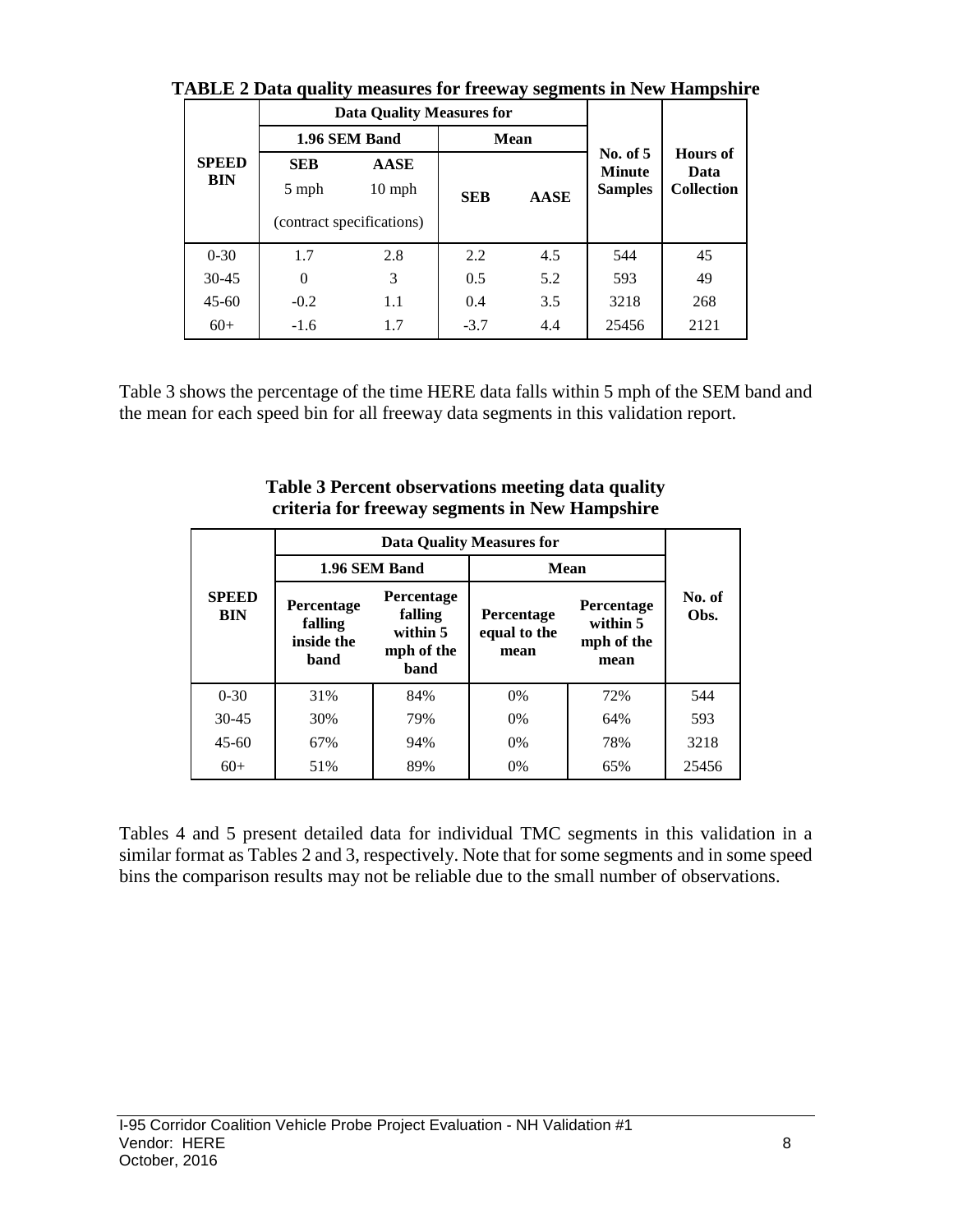|            |                 |                              | $New$ mail point $e$<br><b>Data Quality Measures for</b> |                                   |                                                            |                                   |                                                            |                             |  |
|------------|-----------------|------------------------------|----------------------------------------------------------|-----------------------------------|------------------------------------------------------------|-----------------------------------|------------------------------------------------------------|-----------------------------|--|
|            | <b>Standard</b> |                              |                                                          | 1.96 SEM Band                     |                                                            | Mean                              |                                                            |                             |  |
| <b>TMC</b> | TMC<br>length   | <b>Bluetooth</b><br>distance | <b>SPEED</b><br><b>BIN</b>                               | <b>Speed</b><br><b>Error Bias</b> | Average<br><b>Absolute</b><br><b>Speed</b><br><b>Error</b> | <b>Speed</b><br><b>Error Bias</b> | Average<br><b>Absolute</b><br><b>Speed</b><br><b>Error</b> | No. of<br>Obs.              |  |
|            |                 |                              | $0 - 30$                                                 | $\frac{1}{2}$                     | $\sim$                                                     | $\overline{a}$                    |                                                            | $\overline{\phantom{a}}$    |  |
| NH01-0001  | 3.38            | 3.38                         | 30-45                                                    | $\overline{a}$                    | $\sim$                                                     | $\overline{a}$                    | $\overline{\phantom{a}}$                                   | $\mathcal{L}_{\mathcal{A}}$ |  |
|            |                 |                              | $45 - 60$                                                | 0.3                               | 0.6                                                        | 1.5                               | 2.7                                                        | $12*$                       |  |
|            |                 |                              | $60+$                                                    | $-3.3$                            | 3.3                                                        | $-7.1$                            | 7.2                                                        | 1772                        |  |
|            |                 |                              | $0 - 30$                                                 | 3.7                               | 4.3                                                        | 4.6                               | $7.5\,$                                                    | 66                          |  |
| NH01-0002  | 3.52            | 3.53                         | $30 - 45$                                                | 3.7                               | 4.5                                                        | 6.9                               | 8.9                                                        | 30                          |  |
|            |                 |                              | $45 - 60$                                                | $-0.1$                            | 0.9                                                        | 0.0                               | 3.3                                                        | 99                          |  |
|            |                 |                              | $60+$                                                    | $-1.6$                            | 1.6                                                        | $-3.9$                            | 4.2                                                        | 2318                        |  |
|            |                 |                              | $0 - 30$                                                 | 2.2                               | 3.6                                                        | 2.8                               | 5.1                                                        | 42                          |  |
| NH01-0003  | 1.86            | 1.87                         | 30-45                                                    | 0.3                               | 2.4                                                        | 0.7                               | 4.1                                                        | 144                         |  |
|            |                 |                              | $45 - 60$                                                | $-0.2$                            | 0.7                                                        | 0.0                               | 3.1                                                        | 801                         |  |
|            |                 |                              | $60+$                                                    | $-1.8$                            | 1.8                                                        | $-4.2$                            | 4.7                                                        | 1778                        |  |
|            |                 |                              | $0 - 30$                                                 | 1.9                               | 2.3                                                        | 3.7                               | 5.5                                                        | $20*$                       |  |
| NH01-0004  | 2.00            | 2.00                         | $30 - 45$                                                | $-0.5$                            | 2.0                                                        | $-0.9$                            | 4.0                                                        | 40                          |  |
|            |                 |                              | $45 - 60$                                                | $0.0\,$                           | 0.7                                                        | 0.2                               | 2.9                                                        | 766                         |  |
|            |                 |                              | $60+$                                                    | $-1.5$                            | 1.6                                                        | $-4.2$                            | 4.7                                                        | 1233                        |  |
| NH01-0005  |                 |                              | $0 - 30$                                                 | 0.9                               | 2.1                                                        | 0.9                               | 3.3                                                        | $27*$                       |  |
|            | 2.88            | 2.88                         | 30-45                                                    | $-2.6$                            | 4.3                                                        | $-3.6$                            | 5.9                                                        | $13*$                       |  |
|            |                 |                              | $45 - 60$                                                | 1.4                               | 2.7                                                        | 3.3                               | 5.8                                                        | 35                          |  |
|            |                 |                              | $60+$                                                    | $-1.5$                            | 1.7                                                        | $-3.6$                            | 4.6                                                        | 2059                        |  |
|            |                 |                              | $0 - 30$                                                 | 0.6                               | 2.2                                                        | $-0.3$                            | 3.4                                                        | $11*$                       |  |
| NH01-0006  | 3.03            | 3.03                         | $30 - 45$                                                | $-2.2$                            | 6.7                                                        | $-1.2$                            | 10.4                                                       | $22*$                       |  |
|            |                 |                              | 45-60                                                    | $-0.3$                            | 3.4                                                        | 2.4                               | 7.5                                                        | 62                          |  |
|            |                 |                              | $60+$                                                    | $-3.1$                            | 3.1                                                        | $-6.4$                            | 6.7                                                        | 2410                        |  |
|            |                 |                              | $0 - 30$                                                 | 0.4                               | 4.2                                                        | 0.2                               | 6.4                                                        | $20*$                       |  |
| NH01-0007  | 3.49            | 3.49                         | $30 - 45$<br>$45 - 60$                                   | $-5.0$<br>$-4.9$                  | 5.8<br>5.9                                                 | $-6.3$<br>$-5.4$                  | 7.4<br>8.2                                                 | 31<br>63                    |  |
|            |                 |                              | $60+$                                                    | $-1.5$                            | 1.6                                                        | $-3.2$                            | 4.0                                                        | 3383                        |  |
|            |                 |                              | $0 - 30$                                                 | 0.6                               | 2.3                                                        | 0.2                               | 3.6                                                        | $12*$                       |  |
|            |                 |                              | 30-45                                                    | 0.3                               | 2.6                                                        | 0.9                               | 4.0                                                        | $28*$                       |  |
| NH01-0008  | 3.03            | 3.03                         | $45 - 60$                                                | $-0.4$                            | 2.1                                                        | 0.3                               | 4.3                                                        | 109                         |  |
|            |                 |                              | $60+$                                                    | $-0.4$                            | 0.7                                                        | $\mbox{-}1.0$                     | $2.8\,$                                                    | 2864                        |  |
|            |                 |                              | $0-30$                                                   | 0.2                               | 2.7                                                        | 0.2                               | 3.4                                                        | 33                          |  |
|            |                 |                              | 30-45                                                    | 0.1                               | 6.8                                                        | 4.2                               | 13.0                                                       | $27*$                       |  |
| NH01-0009  | 2.99            | 2.99                         | $45 - 60$                                                | $-3.7$                            | 6.5                                                        | $-0.2$                            | 11.5                                                       | $26*$                       |  |
|            |                 |                              | $60+$                                                    | $-1.7$                            | 1.7                                                        | $-3.7$                            | 4.2                                                        | 1824                        |  |
|            |                 |                              | $0-30$                                                   | $-0.1$                            | 1.7                                                        | $-0.3$                            | 2.5                                                        | 74                          |  |
| NH01-0010  | 2.80            | 2.80                         | 30-45                                                    | $-0.9$                            | 3.8                                                        | $-1.5$                            | 5.3                                                        | 36                          |  |
|            |                 |                              | $45 - 60$                                                | $-0.8$                            | 3.2                                                        | $-0.3$                            | 5.7                                                        | 30                          |  |
|            |                 |                              | $60+$                                                    | $-1.3$                            | 1.4                                                        | $-3.1$                            | 3.7                                                        | 2688                        |  |
|            |                 |                              | $0 - 30$                                                 | 2.8                               | 3.2                                                        | 3.6                               | 4.6                                                        | 163                         |  |
| NH01-0011  | 1.96            | 1.96                         | 30-45                                                    | $2.5\,$                           | $3.5\,$                                                    | $3.5$                             | 5.7                                                        | 47                          |  |
|            |                 |                              | 45-60                                                    | 0.0                               | 1.3                                                        | 1.1                               | 3.7                                                        | 174                         |  |
|            |                 |                              | $60+$                                                    | $-1.0$                            | 1.1                                                        | $-3.0$                            | 3.8                                                        | 2008                        |  |

#### **Table 4 Data quality measures for individual freeway validation segments in the state of New Hampshire**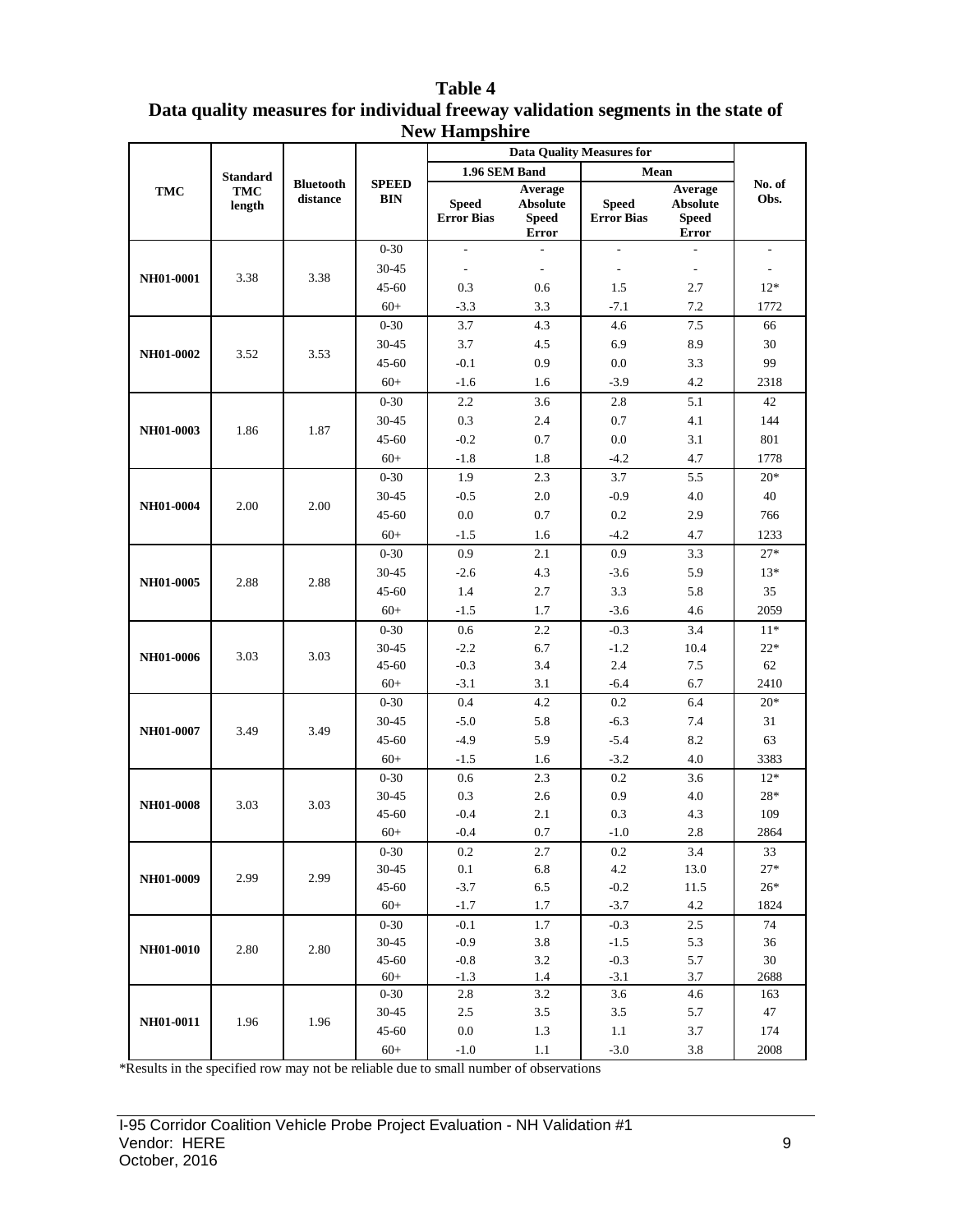**Table 4 (Cont'd) Data quality measures for individual freeway validation segments in the state of New Hampshire**

| TMC              | <b>Standard</b><br>TMC<br>length | <b>Bluetooth</b><br>distance | <b>SPEED</b><br><b>BIN</b> |                                   | 1.96 SEM Band                                              |                                   | Mean                                                |                |  |
|------------------|----------------------------------|------------------------------|----------------------------|-----------------------------------|------------------------------------------------------------|-----------------------------------|-----------------------------------------------------|----------------|--|
|                  |                                  |                              |                            | <b>Speed</b><br><b>Error Bias</b> | Average<br><b>Absolute</b><br><b>Speed</b><br><b>Error</b> | <b>Speed</b><br><b>Error Bias</b> | Average<br>Absolute<br><b>Speed</b><br><b>Error</b> | No. of<br>Obs. |  |
|                  |                                  |                              | $0 - 30$                   | 1.0                               | 1.6                                                        | 1.4                               | 3.4                                                 | 76             |  |
|                  | 1.88                             | 1.86                         | $30 - 45$                  | 0.0                               | 1.7                                                        | 0.1                               | 3.6                                                 | 175            |  |
| <b>NH01-0012</b> |                                  |                              | $45 - 60$                  | 0.1                               | 0.8                                                        | 0.9                               | 3.2                                                 | 1041           |  |
|                  |                                  |                              | $60+$                      | $-0.7$                            | 0.9                                                        | $-2.3$                            | 3.6                                                 | 1119           |  |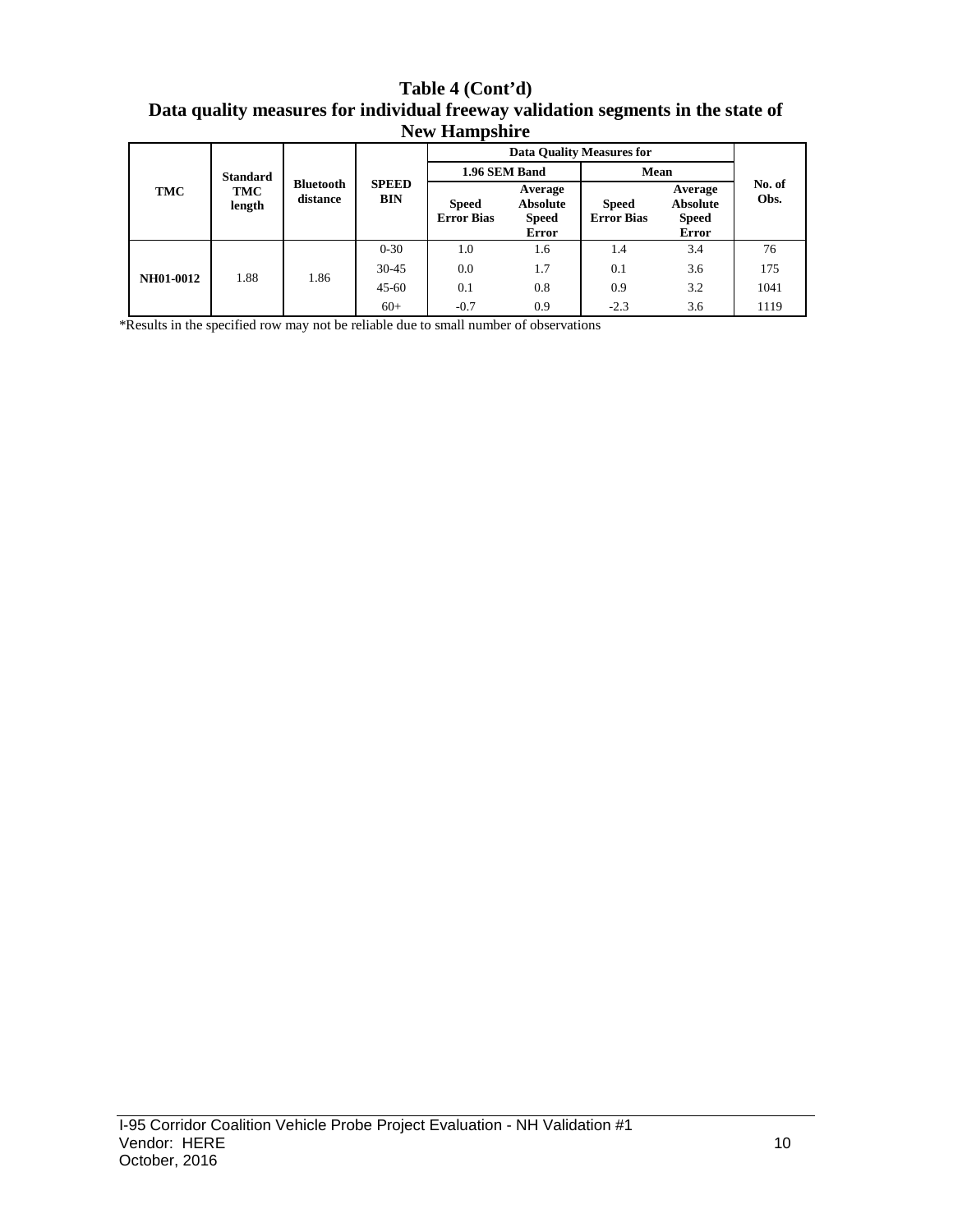**Table 5 Observations meeting data quality criteria for individual freeway validation segments in the state of New Hampshire**

|                        | <b>Data Quality Measures for</b> |                                   |                                 |                                               |                                             |                                      |                           |                                       |                                               |             |
|------------------------|----------------------------------|-----------------------------------|---------------------------------|-----------------------------------------------|---------------------------------------------|--------------------------------------|---------------------------|---------------------------------------|-----------------------------------------------|-------------|
|                        |                                  |                                   | 1.96 SEM Band                   |                                               |                                             |                                      | Mean                      |                                       |                                               |             |
| <b>TMC</b>             | <b>SPEED</b>                     | <b>Speed Error Bias</b>           |                                 | <b>Average Absolute Speed</b><br><b>Error</b> |                                             | <b>Speed Error Bias</b>              |                           |                                       | <b>Average Absolute</b><br><b>Speed Error</b> | No.<br>of   |
|                        | <b>BIN</b>                       | No. falling<br>inside the<br>band | % falling<br>inside the<br>band | No. falling<br>within 5<br>mph of the<br>band | % falling<br>within 5<br>mph of<br>the band | No. equal<br>to the<br>mean          | % equal<br>to the<br>mean | No.<br>within 5<br>mph of<br>the mean | % within<br>5 mph of<br>the mean              | Obs.        |
|                        | $0 - 30$                         | $\overline{\phantom{a}}$          | $\overline{a}$                  |                                               |                                             | $\overline{a}$                       | $\overline{a}$            |                                       | $\overline{a}$                                |             |
|                        | 30-45                            | $\overline{\phantom{a}}$          | $\overline{a}$                  |                                               | -                                           |                                      | -                         |                                       | $\overline{a}$                                |             |
| NH01-0001              | $45 - 60$                        | 3                                 | 25%                             | 11                                            | 92%                                         | $\boldsymbol{0}$                     | 0%                        | 10                                    | 83%                                           | $12*$       |
|                        | $60+$                            | 64                                | 4%                              | 724                                           | 41%                                         | $\boldsymbol{0}$                     | 0%                        | 508                                   | 29%                                           | 1772        |
|                        | $0 - 30$                         | 12                                | 18%                             | 42                                            | 64%                                         | $\boldsymbol{0}$                     | 0%                        | 34                                    | 52%                                           | 66          |
|                        | 30-45                            | 5                                 | 17%                             | 18                                            | 60%                                         | $\boldsymbol{0}$                     | 0%                        | 10                                    | 33%                                           | 30          |
| NH01-0002              | 45-60                            | 19                                | 19%                             | 83                                            | 84%                                         | $\boldsymbol{0}$                     | 0%                        | 79                                    | 80%                                           | 99          |
|                        | $60+$                            | 354                               | 15%                             | 1768                                          | 76%                                         | $\boldsymbol{0}$                     | 0%                        | 1531                                  | 66%                                           | 2318        |
|                        | $0 - 30$                         | $\overline{c}$                    | 5%                              | 25                                            | 60%                                         | $\boldsymbol{0}$                     | 0%                        | 23                                    | 55%                                           | 42          |
|                        | 30-45                            | 13                                | 9%                              | 111                                           | 77%                                         | $\boldsymbol{0}$                     | 0%                        | 100                                   | 69%                                           | 144         |
| NH01-0003              | $45 - 60$                        | 272                               | 34%                             | 715                                           | 89%                                         | $\boldsymbol{0}$                     | 0%                        | 654                                   | 82%                                           | 801         |
|                        | $60+$                            | 352                               | 20%                             | 1306                                          | 73%                                         | $\boldsymbol{0}$                     | 0%                        | 1122                                  | 63%                                           | 1778        |
| NH01-0004              | $0 - 30$                         | $\overline{4}$                    | 20%                             | 10                                            | 50%                                         | $\boldsymbol{0}$                     | 0%                        | 8                                     | 40%                                           | $20*$       |
|                        | 30-45                            | $\overline{4}$                    | 10%                             | 32                                            | 80%                                         | $\boldsymbol{0}$                     | 0%                        | 31                                    | 78%                                           | 40          |
|                        | 45-60                            | 217                               | 28%                             | 689                                           | 90%                                         | $\sqrt{2}$                           | 0%                        | 641                                   | 84%                                           | 766         |
|                        | $60+$                            | 199                               | 16%                             | 905                                           | 73%                                         | $\boldsymbol{0}$                     | 0%                        | 750                                   | 61%                                           | 1233        |
| NH01-0005              | $0 - 30$                         | 5                                 | 19%                             | $22\,$                                        | 81%                                         | $\boldsymbol{0}$                     | 0%                        | $20\,$                                | 74%                                           | $27*$       |
|                        | 30-45                            | $\sqrt{2}$                        | 15%                             | 10                                            | 77%                                         | $\boldsymbol{0}$                     | 0%                        | 10                                    | 77%                                           | $13*$       |
|                        | 45-60                            | 5                                 | 14%                             | 21                                            | 60%                                         | $\boldsymbol{0}$                     | 0%                        | 19                                    | 54%                                           | 35          |
|                        | $60+$                            | 404                               | 20%                             | 1556                                          | 76%                                         | $\sqrt{2}$                           | 0%                        | 1339                                  | 65%                                           | 2059        |
|                        | $0 - 30$                         | $\mathbf{1}$                      | 9%                              | 10                                            | 91%                                         | $\mathbf{0}$                         | 0%                        | 10                                    | 91%                                           | $11*$       |
|                        | 30-45                            | $\boldsymbol{0}$                  | 0%                              | $\tau$                                        | 32%                                         | $\boldsymbol{0}$                     | 0%                        | 5                                     | 23%                                           | $22*$       |
|                        | 45-60                            | 9                                 | 15%                             | 36                                            | 58%                                         | $\boldsymbol{0}$                     | 0%                        | 24                                    | 39%                                           | 62          |
|                        | $60+$                            | 356                               | 15%                             | 1363                                          | 57%                                         | $\mathbf{1}$                         | 0%                        | 976                                   | 41%                                           | 2410        |
|                        | $0 - 30$                         | $\mathbf{1}$                      | 5%                              | 12                                            | 60%                                         | $\boldsymbol{0}$                     | 0%                        | 10                                    | 50%                                           | $20*$       |
|                        | 30-45                            | 3                                 | 10%                             | 14                                            | 45%                                         | $\boldsymbol{0}$                     | 0%                        | 12                                    | 39%                                           | 31          |
|                        | 45-60                            | 10                                | 16%                             | 35                                            | 56%                                         | $\boldsymbol{0}$                     | 0%                        | $28\,$                                | 44%                                           | 63          |
| NH01-0006<br>NH01-0007 | $60+$                            | 795                               | 24%                             | 2762                                          | 82%                                         | $\boldsymbol{0}$                     | 0%                        | 2443                                  | 72%                                           | 3383        |
|                        | $0 - 30$                         | $\mathbf{1}$                      | 8%                              | 11                                            | 92%                                         | $\boldsymbol{0}$                     | 0%                        | 11                                    | 92%                                           | $12*$       |
| NH01-0008              | 30-45                            | 3                                 | 11%                             | 23                                            | 82%                                         | $\boldsymbol{0}$                     | 0%                        | 22                                    | 79%                                           | 28*         |
|                        | 45-60                            | 12                                | 11%                             | 83                                            | 76%                                         | $\boldsymbol{0}$                     | 0%                        | 71                                    | 65%                                           | 109         |
|                        | $60+$                            | 860                               | 30%                             | 2623                                          | 92%                                         | $\boldsymbol{0}$                     | $0\%$                     | 2423                                  | 85%                                           | 2864        |
|                        | $0 - 30$<br>30-45                | $\mathbf{2}$<br>$\boldsymbol{0}$  | 6%<br>0%                        | 27<br>12                                      | 82%<br>44%                                  | $\boldsymbol{0}$<br>$\boldsymbol{0}$ | 0%<br>0%                  | 25<br>$\,8\,$                         | 76%<br>30%                                    | 33<br>$27*$ |
| NH01-0009              | 45-60                            | $\boldsymbol{0}$                  | 0%                              | 10                                            | 38%                                         | $\boldsymbol{0}$                     | 0%                        | 6                                     | 23%                                           | $26*$       |
|                        | $60+$                            | 340                               | 19%                             | 1425                                          | 78%                                         | $\boldsymbol{0}$                     | 0%                        | 1238                                  | 68%                                           | 1824        |
|                        | $0 - 30$                         | 9                                 | 12%                             | 71                                            | 96%                                         | $\boldsymbol{0}$                     | 0%                        | 70                                    | 95%                                           | 74          |
| NH01-0010              | 30-45                            | 8                                 | 22%                             | 24                                            | 67%                                         | $\boldsymbol{0}$                     | 0%                        | 22                                    | 61%                                           | 36          |
|                        | 45-60                            | $\overline{4}$                    | 13%                             | $22\,$                                        | 73%                                         | $\boldsymbol{0}$                     | 0%                        | 16                                    | 53%                                           | 30          |
|                        | $60+$                            | 590                               | 22%                             | 2250                                          | 84%                                         | $\boldsymbol{0}$                     | 0%                        | 1989                                  | 74%                                           | 2688        |
|                        | $0 - 30$                         | 28                                | 17%                             | 127                                           | 78%                                         | $\boldsymbol{0}$                     | 0%                        | 120                                   | 74%                                           | 163         |
| NH01-0011              | 30-45                            | 8                                 | 17%                             | 33                                            | 70%                                         | $\boldsymbol{0}$                     | 0%                        | 27                                    | 57%                                           | 47          |
|                        | 45-60                            | 53<br>499                         | 30%                             | 142                                           | 82%<br>82%                                  | $\boldsymbol{0}$                     | 0%<br>0%                  | 130                                   | 75%                                           | 174<br>2008 |
|                        | $60+$                            |                                   | 25%                             | 1642                                          |                                             | $\mathbf{1}$                         |                           | 1437                                  | 72%                                           |             |